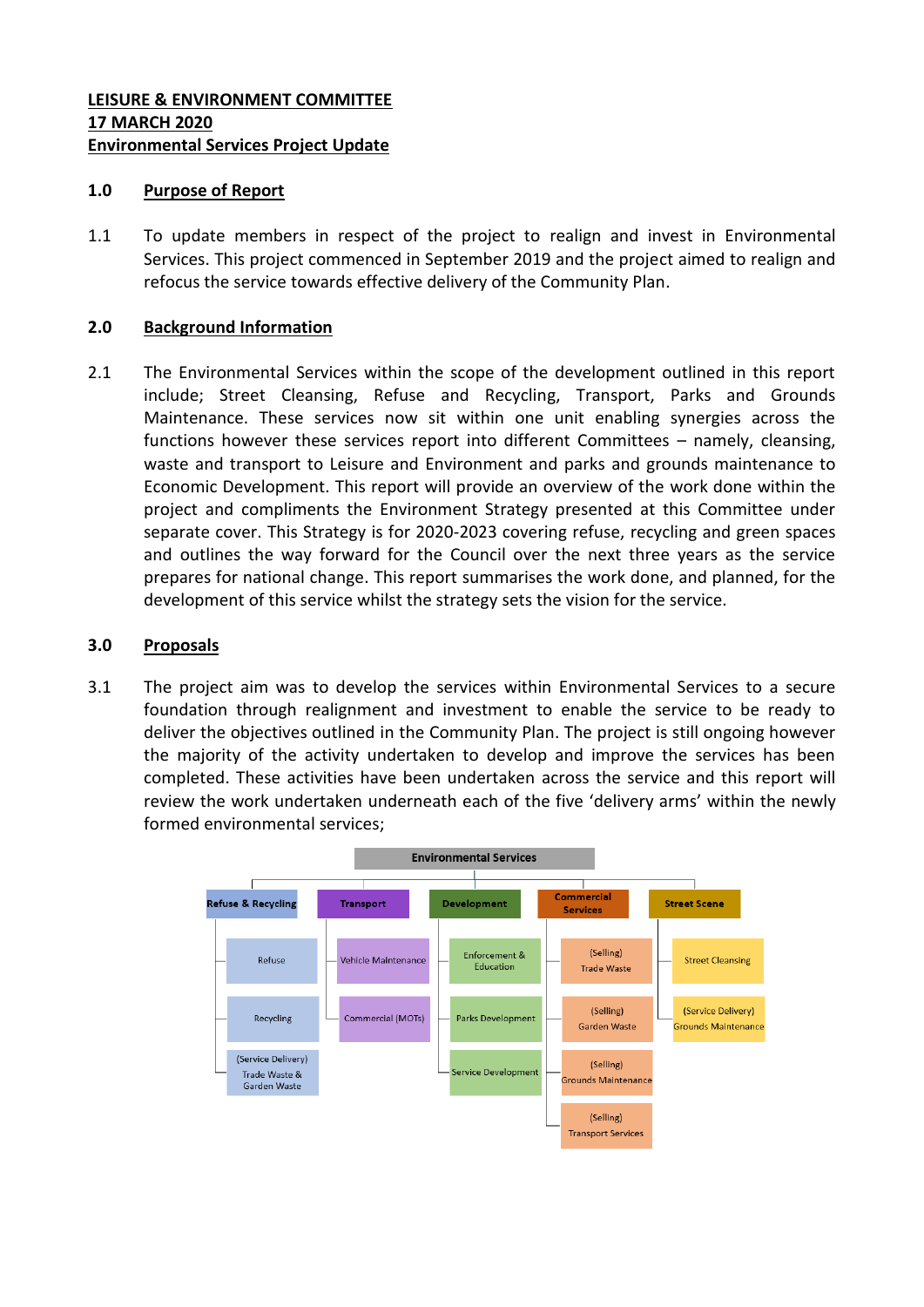## 3.2 **Restructure**

Firstly, the project undertook a service wide restructure to create the five delivery arms within Environmental Services. The aim of the restructure was to realign resource to strengthen street scene functions, improve succession planning and separate commercial services and service delivery to increase income generation and provide a better service for our residents and customers. The restructure was approved at JCC 18 October 2019, consultation took place and the restructure commenced November 2019. The Environmental Services Business Manager is in place and, at the time of this report, it is expected the structure will have been recruited to by April 2020 and the completed new structure will be in place by September 2020.

# 3.3 **Refuse & Recycling**

The main focus for the refuse and recycling delivery arm has been creating efficiencies and realigning services to reflect best practice. This included;

- Utilising the new larger vehicles and driving efficiency by removing a waste round from the programme. At the time of this report, it is expected the round will be removed late February or early March with a minimal impact on residents. It is expected that approximately 80 households will have their collection day changed. The savings made with the removal of this round are being reinvested into the development of the action team.
- Redesigning the rounds to ensure best use of the waste vehicles by adapting how collections are made to best practice methods.
- A review of the trade waste service to ensure best practice in charging methodology and service delivery, including a transition to zero-based budgeting and the expansion of the trade recycling offer.
- Finally, an additional supervisory resource has been added to ensure efficiency and best practice in service delivery.

# **3.4 Transport**

The project has enabled several actions within transport;

- The restructure included the addition of a mechanic apprentice, set to join the team Summer 2020. They will act as an additional resource and offer a route for succession planning.
- A refresh of the procurement process for vehicles to ensure transparency and best practice, and
- Consideration of sustainable options for our fleet (please see the strategy for details).

# **3.5 Development**

Three functions now sit within development;

- Education and enforcement houses waste enforcement but also leads on changing behaviour through education and thus leads on campaigns and days of action.
- Development leads on reporting and the constant development of the service as a whole considering performance, synergies and efficient use of resources.
- Parks development contains the ranger service as well as a new role Environmental Programme Officer which leads on the green and sustainability agendas including ownership of the 'Greening' campaign encapsulating work to improve sustainability across Newark and Sherwood with a special focus on recycling.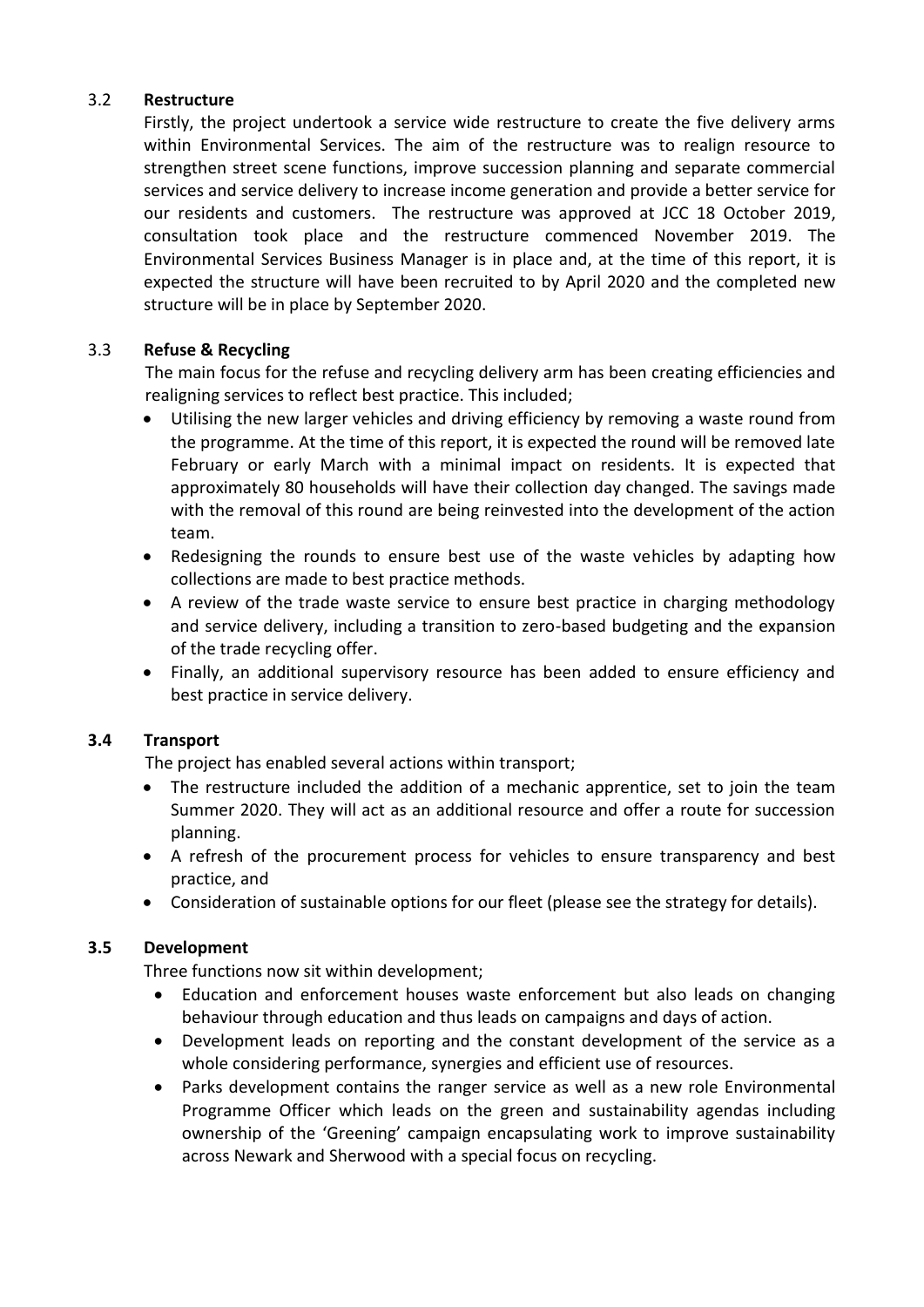## **3.6 Commercial Services**

The commercial services within Environmental Services are; garden waste, trade waste, bulky waste, transport and grounds maintenance. The service delivery of these functions stays within the appropriate delivery 'arm' however the 'commercial' arm focuses on 'selling' these services this will include brand management, marketing, pricing and customer interaction. Creating a central point for at cost services improves communication and cross marketing. The new Commercial Manager will drive the renewed focus on commerciality working to optimise the income achieved by the service through marketing and communication and consideration of the offer. This will include the potential introduction of a quality and affordable trade recycling offer.

## **3.7 Street Scene**

The newly formed street scene delivery arm contains street cleansing and grounds maintenance functions. The following activities have been undertaken;

- In coordination with housing, health and community relations and in response to data gathered through the Residents Survey, the wider district (areas outside of town centres) has been zoned to enable areas that require it to be cleaned more regularly.
- A new street cleansing shift is being introduced allowing town centre cover every weekend and until 6pm Monday to Saturday to ensure that our town centres are wellpresented as people commute though or go into town for the evening. Subject to recruitment, this shift will be in place from April 2020.
- A three person 'Action Team' has been created. This multi-skilled team are able to complete cleansing and light grounds maintenance tasks such as pruning, bin installation and pothole filling (on council land only). They will work with the litter hit squads to target key areas and respond to multi-facetted service requests as well as acting as the foundation, in terms of staff presence, for days of action. Subject to recruitment, this team will be in place from April 2020.
- Finally, there has been extensive development of the Grounds Maintenance Service to get this service to a solid foundation from which it can be grown as a commercial service. The following activities have taken place;
	- o Alterations to shift patterns to enable greater capacity during the summer months,
	- o A review of all sites to update site schedules ahead of the development of a digital work management/scheduling system,
	- $\circ$  Introduction of a refreshed, and commercial, pricing matrix and service budget,
	- o Review of internal SLAs for services delivered in-house, and
	- $\circ$  Working to develop, and populate, a digital system for recording site information and associated tasks. This system is in development. The intension is that the system will cover all aspects of Street Scene. The system will be developed in phases and the intension is to roll-out phase one in May 2020.

# 3.8 **Next Steps**

The project is expected to close in May 2020 when the reshaped services will become 'Business as Usual'. Subject to approval at Policy and Finance on 02.04.20, the Environmental Services Strategy will direct service from April 2020 until March 2023. The standard lifespan for a strategy is five years however this strategy has a shorter lifespan in reflection of the currently altering national picture. The purpose of this three year strategy is to deliver the Community Plan objectives and prepare the service for the changes coming so that the service will be on a solid foundation in 2023 ready to grow and to deliver nationally mandated change.